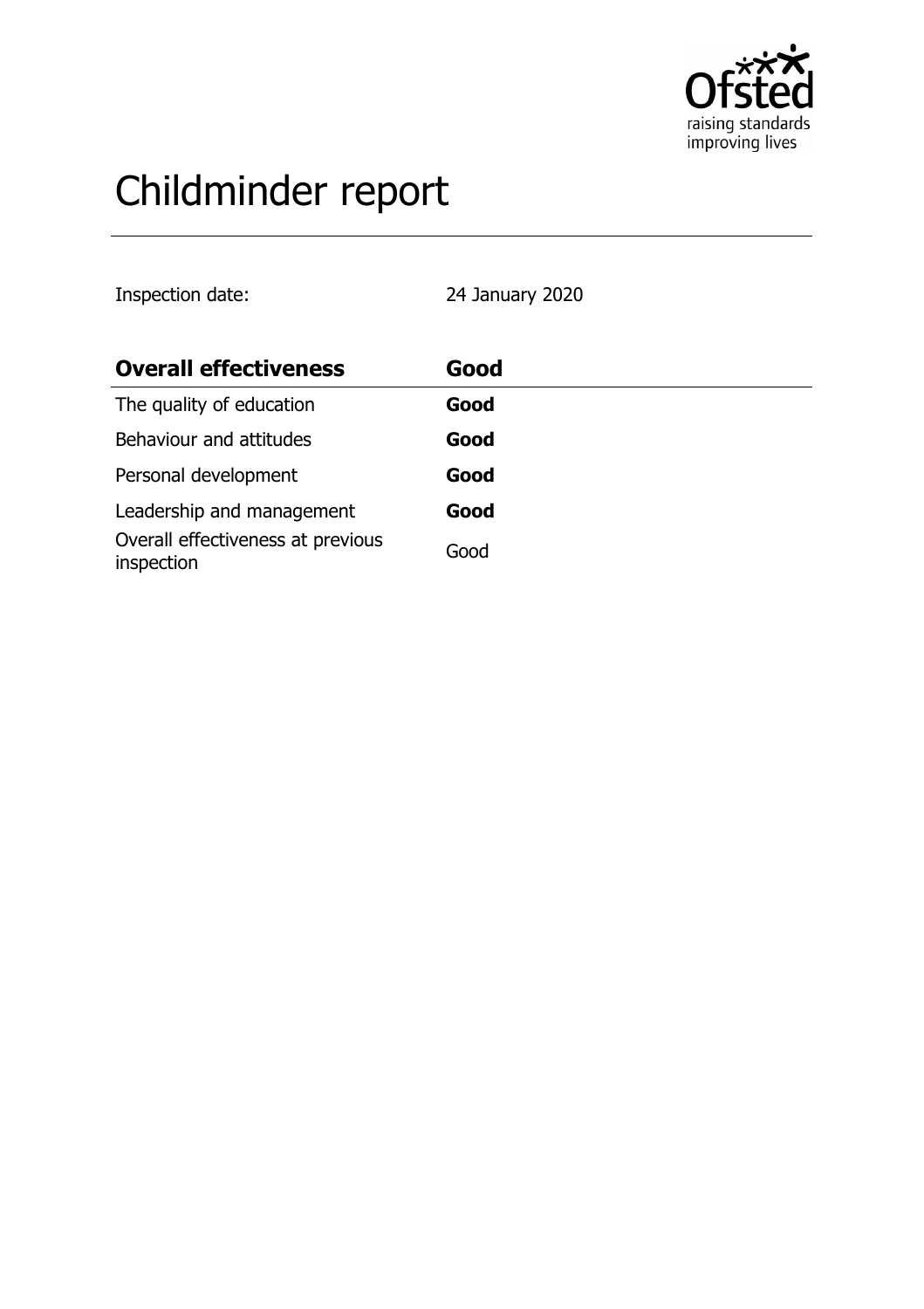

# **What is it like to attend this early years setting?**

### **The provision is good**

The childminder creates a warm, welcoming and homely environment that inspires children's curiosity. She plans activities based around children's interests and what they need to learn. Children enjoy reading the story 'Handa's Surprise' and take part in a wide range of related activities. For instance, children delight in sorting fruit and vegetables, investigating different animals and exploring African music and instruments.

Children are happy and safe in the setting and form secure attachments with the childminder. They listen carefully to her and follow the rules and boundaries in place. Children are well behaved and respectful. They develop close friendships and play cooperatively together. Children take turns to ride on cars and bikes outside, laughing with glee as they go faster. Partnerships with parents are good. The childminder keeps parents informed about what children are doing and learning in her setting so that they can support children's learning at home. Parents are happy and speak highly about the childminder and her setting. They describe the childminder as being kind, caring and supportive, and always cheerful and positive. They say their children benefit from attending the setting and praise the range of activities and outings the childminder offers.

## **What does the early years setting do well and what does it need to do better?**

- $\blacksquare$  The childminder is experienced and knows how children learn and develop. She provides a broad and well-thought-out curriculum that supports children to make progress in their learning and development. Children develop positive attitudes towards learning and demonstrate a 'can-do' approach.
- $\blacksquare$  The childminder knows the children in her care well and what makes them unique. She observes children as they play to find out what they know, understand and can do. She assesses children's learning and plans activities to suit each child's individual personality.
- $\blacksquare$  The childminder quickly identifies any gaps in children's learning and supports them to achieve through the activities and experiences she offers. The childminder works well with parents and other professionals to ensure children receive the support they need. Children with special educational needs and/or disabilities are supported well.
- The childminder successfully divides her attention between children and meets their physical and emotional needs well. Although the childminder interacts positively with children and joins in with their play, she sometimes misses opportunities to extend children's critical thinking and problem-solving skills further.
- The childminder supports children's communication and language development well overall. She speaks clearly to children and repeats words and phrases back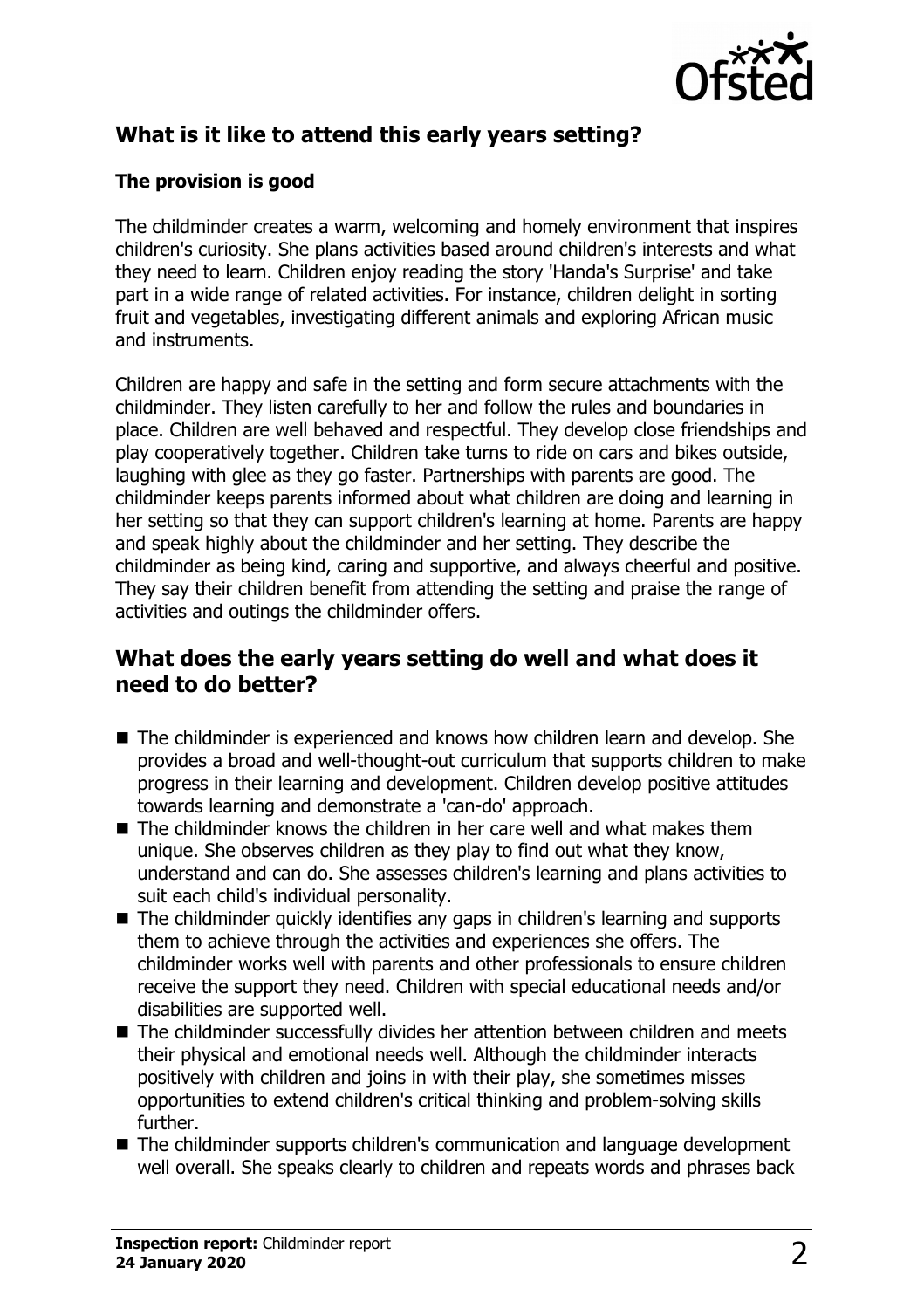

to them so that they can hear the correct pronunciation. However, the childminder does not always consider noise levels and the impact this has on children's listening and attention skills.

- $\blacksquare$  Children's physical skills are supported well. They have opportunities to play outside daily and enjoy a wide range of experiences in the childminder's garden. Children delight in using chalks to make marks on the patio. They draw shapes and numbers as they explore mathematical concepts.
- $\blacksquare$  Children manage their own risk and learn about keeping safe as they explore outside. They negotiate the different levels of the childminder's garden well and have fun using slides of differing heights.
- $\blacksquare$  Children enjoy a range of outings that help them to learn about the world around them and different people. They visit local parks, playgrounds, cafes and the supermarket as they develop their knowledge and skills.
- Routine activities are used to promote children's learning. Children learn about good hygiene practices and develop their independence. They are polite and use good manners. For example, they say 'please' and 'thank you' when given fruit for snack. Mealtimes are a social occasion where children chat to each other and the childminder.
- $\blacksquare$  Self-evaluation is effective. The childminder reflects on her setting and the opportunities she provides for children. She is passionate about her role and keeps her knowledge and skills up to date. The childminder attends training and network meetings with other childminders. She brings information back to the setting to enhance activities and support children's learning and development.

## **Safeguarding**

The arrangements for safeguarding are effective.

The childminder keeps the children in her care safe. She regularly assesses the environment and removes potential hazards from her setting. The childminder talks to children about keeping safe in her home and when out and about. She knows what signs and symptoms might indicate a child is at risk of harm. The childminder understands the correct procedures to follow and who she should contact about any concerns. She keeps her safeguarding knowledge up to date and is aware of wider child protection issues, such as radicalisation and exploitation.

## **What does the setting need to do to improve?**

#### **To further improve the quality of the early years provision, the provider should:**

- $\blacksquare$  allow children more opportunities to think critically and solve problems for themselves
- $\blacksquare$  support children consistently to develop their listening and attention skills that help them to focus and concentrate during play.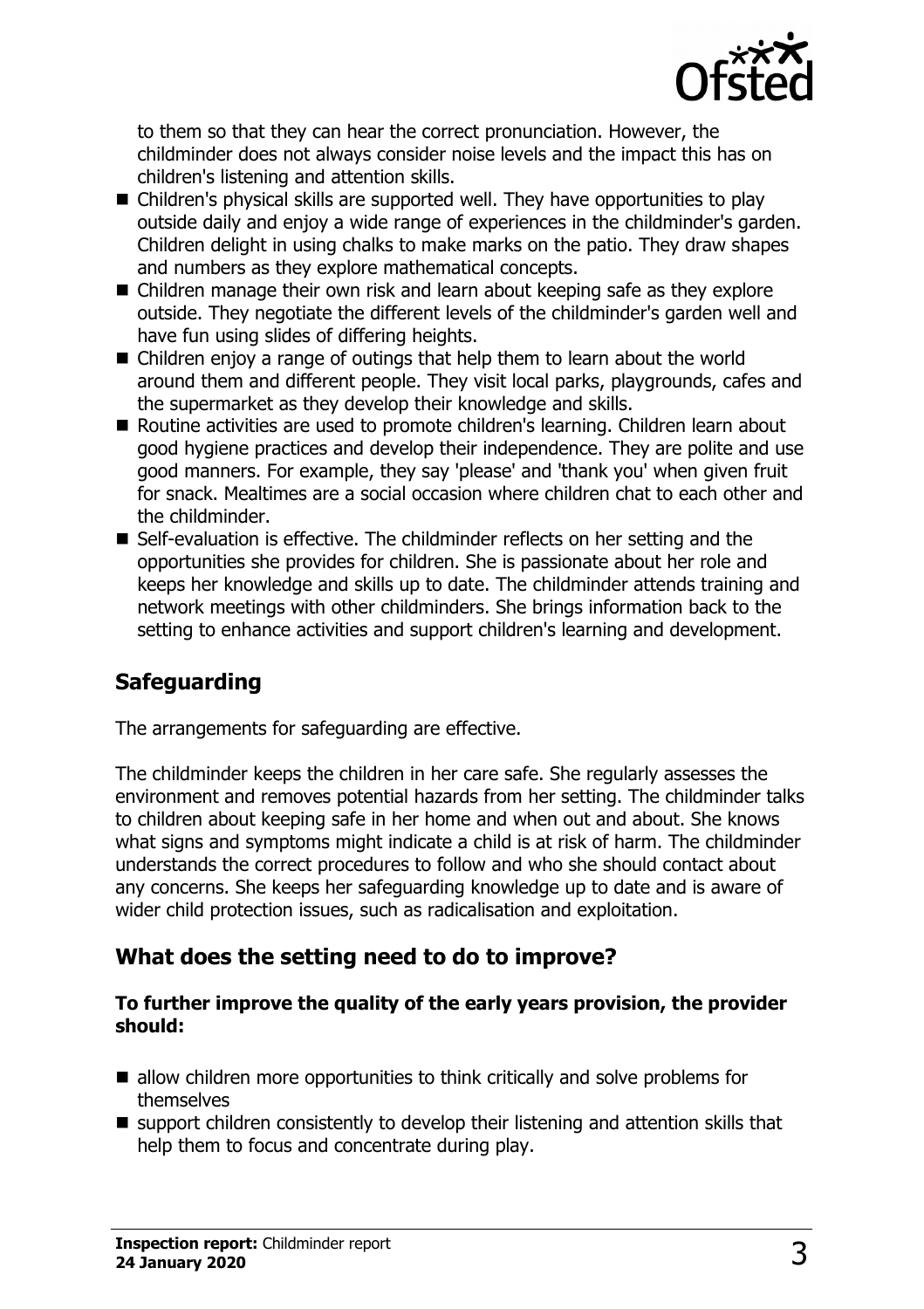

| <b>Setting details</b>        |                                                                                      |
|-------------------------------|--------------------------------------------------------------------------------------|
| Unique reference number       | EY426322                                                                             |
| Local authority               | <b>Barnsley</b>                                                                      |
| <b>Inspection number</b>      | 10074765                                                                             |
| <b>Type of provision</b>      | Childminder                                                                          |
| <b>Registers</b>              | Early Years Register, Compulsory Childcare<br>Register, Voluntary Childcare Register |
| Day care type                 | Childminder                                                                          |
| Age range of children         | $3$ to $7$                                                                           |
| <b>Total number of places</b> | 6                                                                                    |
| Number of children on roll    | 7                                                                                    |
| Date of previous inspection   | 22 January 2016                                                                      |

## **Information about this early years setting**

The childminder registered in 2011 and lives in Barnsley. She operates all year round from 7am to 7pm, Monday to Friday, except for bank holidays and family holidays. The childminder provides funded early education for two-, three- and four-year-old children. She has a relevant qualification at level 3.

## **Information about this inspection**

#### **Inspector**

Clare Cotton

#### **Inspection activities**

- $\blacksquare$  The inspector and the childminder completed a learning walk to understand how the early years provision and the curriculum are organised.
- $\blacksquare$  The inspector held a number of discussions with the childminder throughout the inspection. She looked at a sample of documentation, including evidence of the suitability of persons living in the household.
- $\blacksquare$  A joint evaluation of an activity was completed by the inspector and the childminder.
- $\blacksquare$  The inspector spoke to and interacted with children during the inspection.
- $\blacksquare$  The inspector considered the views of parents through the written feedback provided.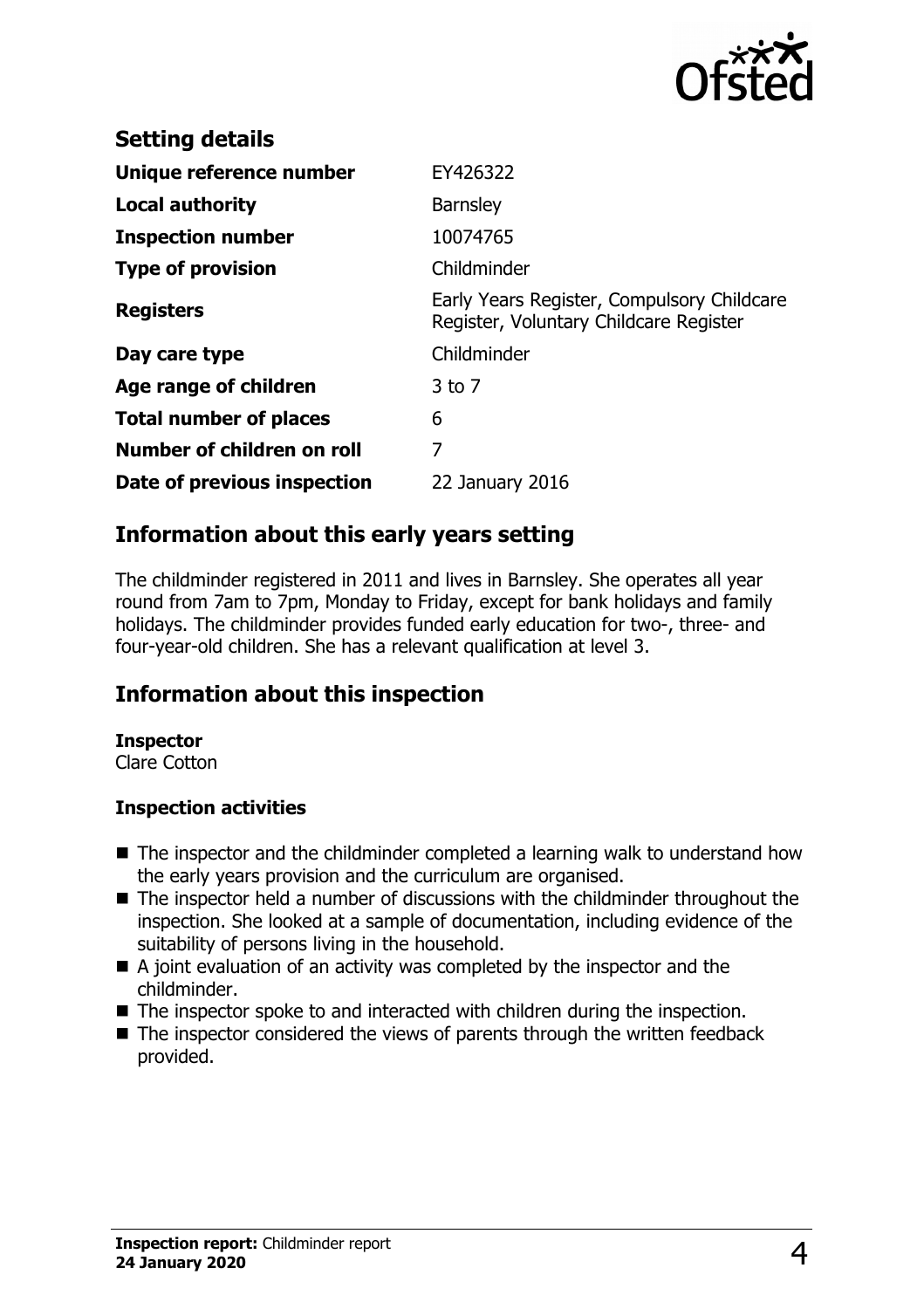

We carried out this inspection under sections 49 and 50 of the Childcare Act 2006 on the quality and standards of provision that is registered on the Early Years Register. The registered person must ensure that this provision complies with the statutory framework for children's learning, development and care, known as the early years foundation stage.

If you are not happy with the inspection or the report, you can [complain to Ofsted.](http://www.gov.uk/complain-ofsted-report)